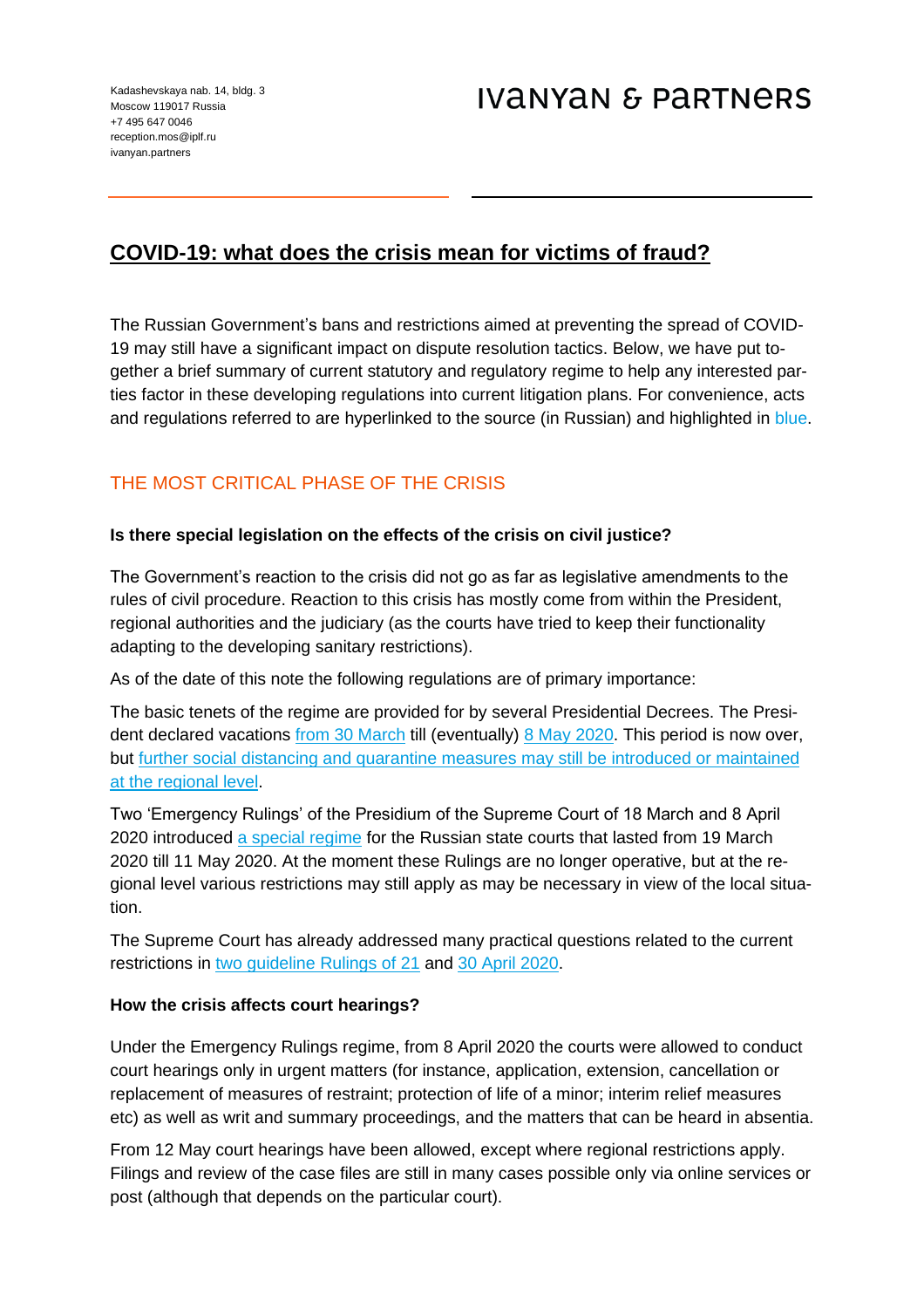## **Are deadlines of ongoing proceedings affected? Are limitation periods affected?**

The vacations introduced by the President do not automatically extend limitation periods and procedural deadlines. Although initially opinions were voiced to the contrary (even among senior members of the judiciary), a more balanced view prevailed, and any impact of the restrictions has to be assessed on a case-by-case basis.

That is not to say, however, that the timelines of many cases have not been affected by the adjournments that were applied on a mass scale by the courts in March, April and the beginning of May. Furthermore, reduced mobility and widespread quarantine measures frequently affect parties and their representatives, which may in many cases justify extension of limitation periods and other deadlines.

### **Does the crisis have an effect on enforcement?**

Most enforcement procedures in Russia are ordinarily conducted in writing. While the bailiffs are trying to adjust to the current situation whenever they need to travel or get in contact with the debtors or creditors, we are unaware of any special legislation in this field related to the epidemic.

## **How do courts work during the crisis? Can judges be contacted? Are documents served?**

Access to the court premises is limited to trial participants in the cases where hearings are conducted (sometimes only one representative would be allowed for each party). As noted above, filings in paper at the courts' premises and review of the case files in person may be restricted for particular courts.

#### **How do lawyers work during the crisis? How do banks work during the crisis?**

Companies and individuals in the private sector, including lawyers, banks etc, mostly work remotely and endeavor to maintain normal business hours and procedures, irrespective of the special holidays regime.

Due to rather widespread quarantine measures in some regions party representatives and attorneys may be quarantined (mostly for two weeks) should they arrive from a different part of the country. That may delay proceedings in some cases or perhaps force parties to recourse to local representation, wherever possible.

#### **Does the crisis have an effect on insolvency law?**

A moratorium on bankruptcy has been introduced for certain debtors to cushion the effects of the epidemic and the lockdowns.

On 1 April 2020, [Article 9.1 of Bankruptcy](https://fzrf.su/zakon/o-nesostoyatelnosti-bankrotstve-127-fz/st-9.1.php) Law came into effect that allowed the Russian Government to call a moratorium on initiation of bankruptcy proceedings against certain debtors. The period of the moratorium is established by the Russian Government and may be extended.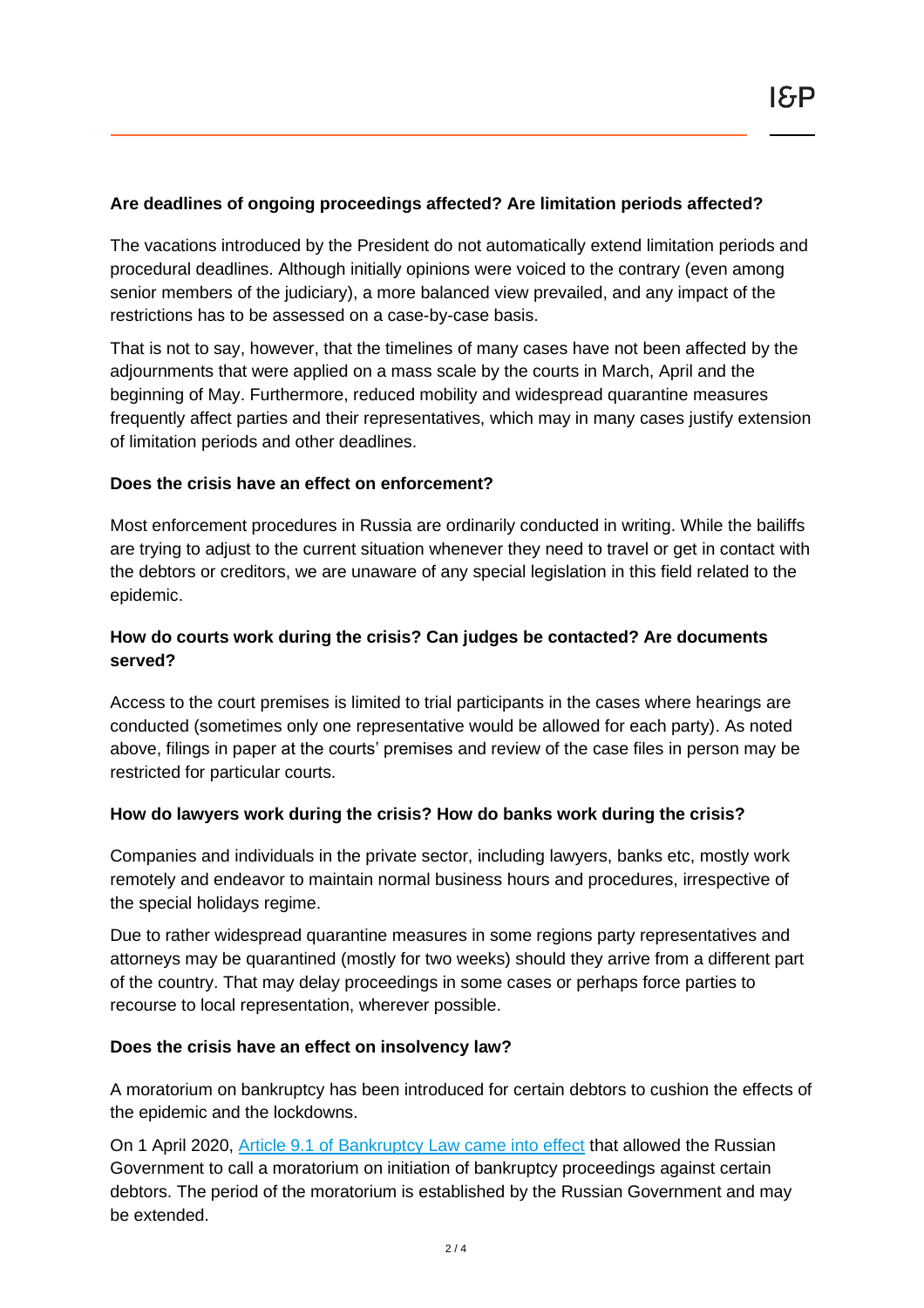On 3 April 2020, [the Government of the Russian Federation put a 6-month moratorium on](http://static.government.ru/media/files/q3x1rrVAA325WgKQq3cJu9kAXM1W6Imn.pdf) initiation of bankruptcy proceedings on the application of the creditors.

The moratorium applies to the following debtors:

- [Organizations and entrepreneurs on the Government's list of sectors and areas](https://www.nalog.ru/rn77/business-support-2020/9704514/)  [of business](https://www.nalog.ru/rn77/business-support-2020/9704514/) most affected by the deteriorating situation caused by COVID-19 and eligible for provision of first-priority targeted support.
- [Systemic organisations.](http://government.ru/docs/29118/)
- Strategic enterprises and strategic joint stock companies.
- [Strategic organizations and federal executive authorities](http://static.government.ru/media/files/Me3qmuTXXKxdh73596yG0ajEsKOOzaQB.pdf) ensuring implementation of the unified state policy in economic sectors in which such organizations operate.

The moratorium has implications also for creditors and the tax authority:

- Impossibility to file a bankruptcy petition (petitions filed during the moratorium and those filed before the moratorium but not accepted for hearing by the court shall be returned).
- Impossibility for the creditors to publish a notice of intention to file a bankruptcy petition with a court.
- The tax authority shall have the right to file a bankruptcy petition with a court not earlier than 15 days after the expiry of the moratorium.

During the moratorium, in all bankruptcy proceedings pursuant to the resolution of the bankruptcy administrator, the meetings of creditors, creditors' committee, construction participants and the meetings of employees or former employees of any debtor may be held by absentee voting.

## FORECAST: AFTER THE CRISIS AND LONG-TERM EFFECTS

## **Which measures introduced during the crisis will be withdrawn immediately? Which measures will remain in place?**

Most of the measures introduced so far are temporary, but the effects of the bankruptcy moratorium and various support measures are designed to last after the crisis.

## **Will enforcement of economic crime, including corruption matters be weakened due to the lack of financial resources?**

Most authorities currently perform their functions, and at the moment it is difficult to project any negative impact on anti-corruption prosecutions or law enforcement at large.